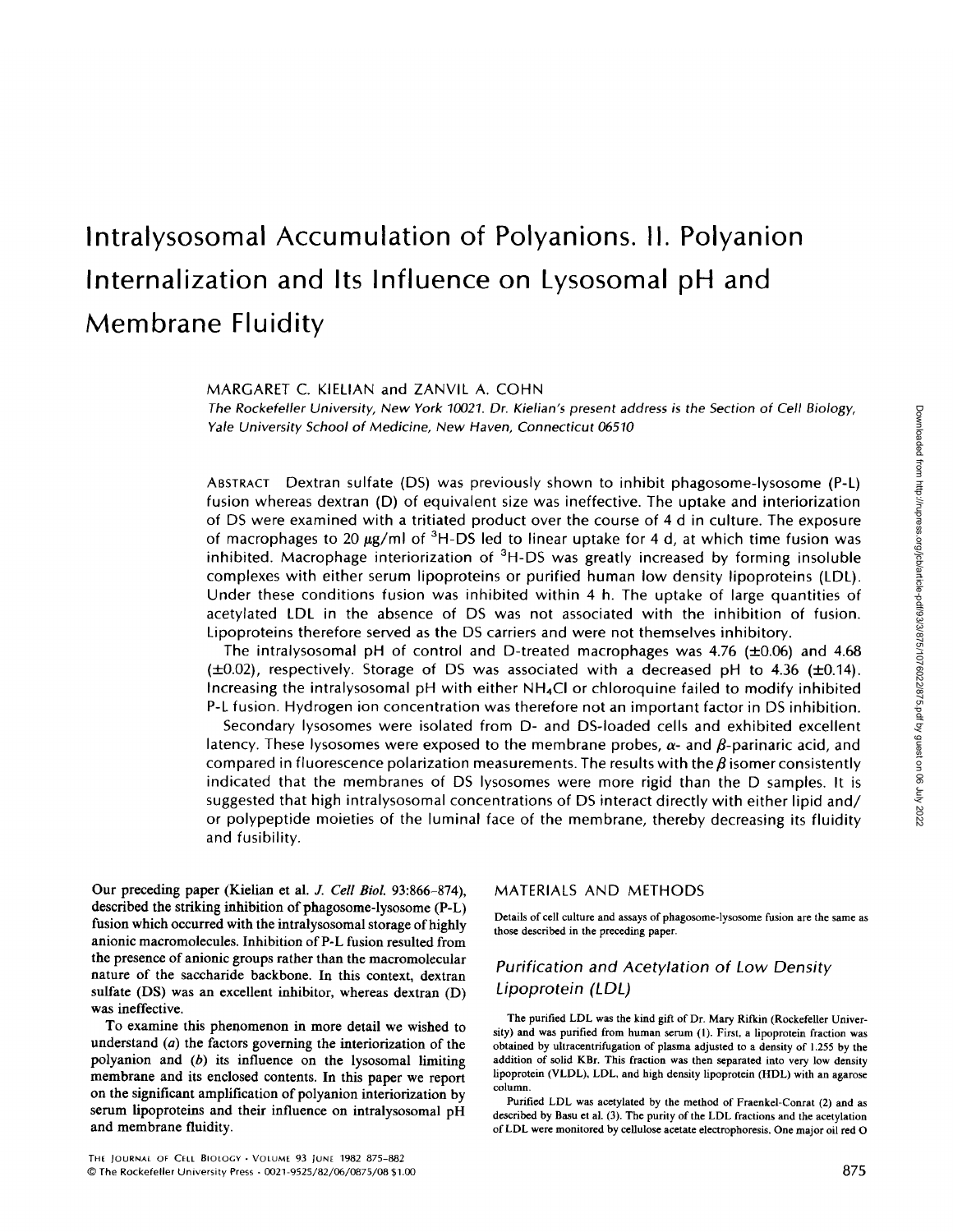Downloaded from http://rupress.org/jcb/article-pdf/93/3/875/1076022/875.pdf by guest on 06 July 2022 Downloaded from http://rupress.org/jcb/article-pdf/93/3/875/1076022/875.pdf by guest on 06 July 2022

staining band was seen in the preparations before and after acetylation. This LDL band had a more anodal migration after acetylation.

Oil red Ostaining of macrophages treated with LDL was done on fixed covet slip preparations at 0.5% oil red O in 60% triethylphosphate, <sup>10</sup> min at room temperature, followed by washing in  $H_2O(4)$ .

## Synthesis and Purification of Labeled DS

DS (500,000 mol wt) was tritium-labeled by New England Nuclear (Boston, MA) using the Wilzbach (5) method. 500 mg of DS was exposed to 15 Ci tritium gas for 2 wk at 76-mm pressure and room temperature. Labile tritium was removed with water. The labeled material was purified by precipitating the aqueous solution with 2 vol of 95% ethanol and I% (final concentration) potassium acetate as described by Tourtellotte and Dziewiatkowski (6). The precipitate was washed twice with absolute ethanol, twice with anhydrous ether, and dried in vacuo. This material was redissolved in  $H_2O$  and reprecipitated three times to a constant specific activity of 73.7  $\mu$ Ci/mg DS. The carbohydrate content of a weighed sample was determined by the anthrone assay (7) using DS standards, sulfate content was determined by the method of Terho and Hartiala (8), and the molecular weight estimated by gel filtration on <sup>a</sup> Sepharose 2B column in 0.5 M NaCl. Labeled DS showed one peak on gel filtration with an average molecular weight of 300,000, and contained 10% sulfur as ester sulfate, as compared with <sup>12</sup> .6% for untreated DS, 12.8% for reprecipitated, unlabeled DS, and 17% as the manufacturer's estimate for 500,000 mol wt DS. Radioactivity was determined by counting in Hydrofluor (National Diagnostics, Somerville, NJ); counting efficiency was calculated using a tritiated toluene standard . Both 500,000 mol wt D and DS were from Pharmacia Fine Chemicals (Piscataway, NJ)

## Uptake of <sup>3</sup>H-DS by Macrophages

Uptake studies of 'H-DS were performed on cover slip cultures of macrophages in wells of tissue culture dishes (Costar, Data Packaging, Cambridge, MA), with triplicates for each time point. Time points were taken by aspirating labeled medium, washing wells once with cold phosphate-buffered saline (PBS), and washing cover slips sequentially in three beakers of cold 0.3% NaCl Cover slips were then placed in scintillation vials, cells were solubilized in 200 $\mu$ l of 2% SDS, 3 ml of Hydrofluor was added, and radioactivity was determined by liquid scintillation counting.

<sup>3</sup>H-DS serum complexes were made as in the procedure of Cornwell and Kruger (9) for the precipitation of LDL from serum by DS. To <sup>l</sup> vol of serum was added 1 mg/ml <sup>3</sup>H-DS (or unlabeled DS in some studies) and CaCl<sub>2</sub> to 0.1 M. After mixing and overnight incubation at 4°C, the resulting precipitate was pelleted by centrifugation in an International centrifuge, (International Equipment Co., Needham, Heights, MA) at 2,000 rpm for 20 min, 4°C. The pellet was washed twice in ice-cold distilled water without resuspending, and resuspended to various concentrations in 5% fetal calf serum/minimum essential medium (FCS/MEM). Complexes were sonicated to give a colloidal suspension that could be readily ingested by the cells. Under these conditions,  $\sim$ 35% of the added  ${}^{3}$ H-DS was precipitated as complex. The usual LDL band seen in human serum after cellulose acetate electrophoresis was absent after DS-precipitation.

Purified LDL-DS complexes were formed by adding <sup>2</sup> mg/ml DS and 0.1 M CaCl<sub>2</sub> to purified LDL fractions in 0.15 M NaCl. Precipitates were processed as above, and then resuspended by sonicating in 5% FCS/MEM at twice the original volume, such that the maximum possible concentration of DS would be <sup>1</sup> mg/ ml. The LDL column fractions were usually concentrated to the approximate original serum volume before precipitation.

Uptake studies of DS complex were performed as for soluble DS, except that culture dishes were rocked on a rotating platform (Nutstor; Clay Adams, Parsippany, NJ) at 37°C during the uptake period. This helped to keep the complexes from sticking nonspecifically to the cells and cover slips .

#### Quantitation of Intralysosomal pH

The technique of Okuma and Poole (10) was used to measure lysosomal pH. 3-d cultures of untreated cells, or cells treated with 10 mg/ml D or 10  $\mu$ g/ml DS, were exposed for 24 h to these media with or without added fluorescinated dextran (Sigma Chemical Co., St. Louis, MO) at 0.5 mg/ml. Cells were then washed in PBS, mounted in a cover slip holder which fit into a fluorescence cuvette, and scanned in PBS plus <sup>I</sup> mg/ml glucose at 37°C. Cells were allowed to equilibrate for 5-10 min before scanning. An MPF-44 fluorometer (Perkin-Elmer Corp., Norwalk, CT) with a waterjacketed cuvette holder was used. Excitation spectra of cells or standards were scanned from 400 to 500 nm, and emission was measured at 519 nm with 5-nm slits on both monochrometers. The ratio of the emission at 495 nm to that at 450 nm was plotted as a function of the pH of the standards, and this standard curve was used to determine the pH of the probe within the cells. DS or D at 5 mg/ml PBS did not alter the excitation spectrum of the fluorescinated probe

## Preparation of Samples for Fluorescence Polarization

Fluorescence polarization was performed on lysosomal fractions isolated from D- or DS-treated cells, using metrizamide gradient centrifugation as described in the preceding paper. Since metrizamide was found to quench probe fluorescence, the lysosomal band removed with a bent Pasteur pipette from the gradient was diluted to <10% metrizamide by the addition of <sup>125</sup> mM NaCI containing <sup>1</sup> mM EDTA and <sup>10</sup> mM HEPES, pH 7.4. This was layered over <sup>6</sup> ml of 20% sucrose (wt/vol) containing 1 mM EDTA + 10 mM potassium phosphate buffer, pH 7.4. The lysosomal fraction was washed by sedimentation through this step gradient, centrifuging at 5,000 g for 35 min,  $4^{\circ}$ C, in the HB-4 rotor of a Sorvall centrifuge (DuPont Co., Wilmington, DE). Pelleted lysosomes were then resuspended in polarization buffer as described in the figure legends. N-Acetyl glucosaminidase (NAGase) activity in fractions and homogenates was assayed as described in the preceding paper.

Two isomers of parinaric (octadecatetraenoic) acid (PnA) were used for these studies,  $\alpha$  (9, 11, 13, 15-cis,-trans,-trans,-cis) and  $\beta$  (9, 11, 13, 15 all -trans). Both were obtained from Molecular Probes (Roseville, MN) and stored as stock solutions under  $N_2$  at  $-20^{\circ}$ C, in CHCl<sub>3</sub> plus 0.1% butylated hydroxytoluene. Before use, an aliquot of the stock solution was dried under  $N_2$  and redissolved in ethanol with the addition of BHT to a 1:1 molar ratio with PnA.  $2-\mu$ l aliquots of the ethanolic stock were added to 1-ml samples of lysosomes in polarization buffer in 1-cm pathlength fluorescence cuvettes . Samples were stirred during probe equilibration and subsequent measurements.

After measurements, aliquots of samples and of the original cell homogenates Owere extracted (11) and the amount of phospholipid was determined (12). Under these conditions, 7-15% of the total cell phospholipid was recovered in the lysosome fraction. The PnA to phospholipid ratio in these experiments ranged from 1:35 to 1:65, below the ratio at which probe-mediated membrane perturbations appear to occur (13).

#### Fluorescence Measurements

Fluorescence measurements were made using an MPF-44 fluorometer with an excitation wavelength of 320 nm for  $\beta$ -PnA and 325 nm for  $\alpha$ -PnA, slit 10 nm. Emission was measured at 420 nm, slit 18 nm, for both probes, using the 390-nm cutoff filter to decrease background fluorescence and light-scattering. Two Polaroid HNP'B polarizers were mounted in the fluorometer, and an automatic rotator (C. N. Wood Mfg. Co., Newtown, PA) was used. Temperature scans were performed using a water-jacketed cuvette holder connected to a circulating water bath and electronic temperature programmer (Neslab Instruments, Inc., Portsmouth, NH). Heating or cooling scans were performed at  $\leq 0.5^{\circ}C/min$ . For each sample, temperature, and polarizer orientation, three 30-s readings of fluorescence intensity were collected for the sample and an identical unlabeled lysosome preparation. Sample temperature was monitored using a thermocouple (Yellow Springs Instruments, Yellow Springs, OH) immersed in a cuvette containing polarization buffer.

Polarization (P) was determined using the formula  $P = (Iv - Ivh[G])/(Ivv)$  $+ Ivh$  [G]) where Ivv and Ivh were the measured fluorescence intensities parallel and perpendicular to the vertically polarized excitation light. The factor  $G(Inv/$ Ihh) corrects for instrumental anisotropy as described previously (14, 15).

Heating or cooling scans of the samples produced equivalent results where performed and fluorescence intensity was decreased by  $~40\%$  after the experiment. Absorbance of unlabeled samples was usually  $A_{320} \approx 0.6$ , and background fluorescence was  $-5-10\%$  at  $5^{\circ}$ C, and was subtracted before P calculation.

To decrease probe oxidation, polarization buffers were vigorously deoxygenated with  $N_2$  before use, and cuvettes containing samples were flushed with  $N_2$ and capped after PnA addition. Absorption spectra of stock solutions were recorded on a Perkin-Elmer 557 scanning spectrophotometer. Spectra were sharp and similar to those previously published (l6); probe degradation in stock solutions was negligible.

#### RESULTS

It appeared from the time course of P-L fusion inhibition by polyanions and from staining with toluidine blue that these compounds were gradually endocytosed over the course of days and stored in secondary lysosomes. To examine this process, tritium-labeled DS was prepared and purified as described in Materials and Methods. The <sup>3</sup>H-DS had a somewhat lower molecular weight (300,000) as estimated by gel filtration, and gave inhibition comparable to that of unlabeled DS after 3-4 d of culture at 20  $\mu$ g/ml.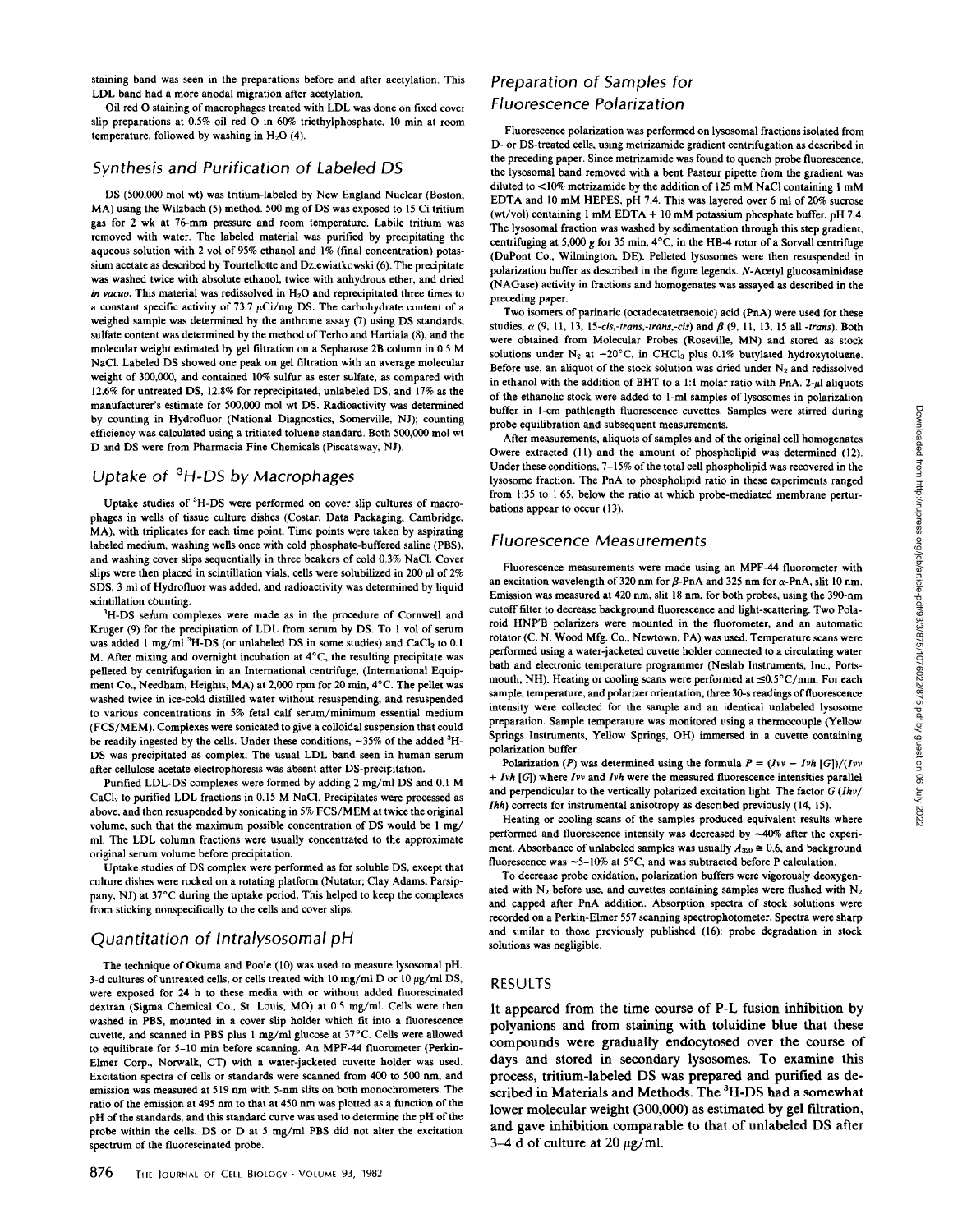## Uptake and Inhibition by Soluble DS

The uptake of <sup>3</sup>H-DS at this inhibitory concentration was followed for a 4-d culture period. As shown in Fig. 1, the uptake of polyanion was linear on a per-cell basis for the entire culture period. An initial boost is seen in uptake; this increase may represent a stimulation of vesicle formation by polyanion as has been previously described (17). The inset in Fig. 1 correlates the uptake of 20  $\mu$ g/ml <sup>3</sup>H-DS with its effect on fusion . Complete inhibition of P-L fusion by the AO assay is observed after 3-4 d of uptake .

In another experiment, the amount of uptake at 76 h was normalized to cell protein and resulted in 4.21  $\times$  10<sup>2</sup> cpm/ $\mu$ g cell protein. These uptake data are analyzed further in the Discussion.

## Uptake and Inhibition by DS-serum Complexes

Two questions about polyanion inhibition were next considered. First, could inhibition be mediated rapidly or were several days of uptake required to mediate inhibition? Secondly, was the polyanion directly causing inhibition, or was it increasing the uptake of other molecules that were responsible for the effect?

To approach these questions, a system was devised to cause the rapid internalization of large quantities of polyanion . Taking advantage of the known interaction of DS with lipoproteins (9, 18), complexes of DS and serum lipoproteins were prepared by adding DS and CaCl<sub>2</sub> to human serum (see Materials and Methods). The addition of this colloidal DS-lipoprotein suspension to macrophages resulted in the rapid association of large amounts of complex with cells (Fig.  $2a$ ). Even when the complex was kept in suspension by rotation of the culture dish during the uptake at 37°C, background cover-slip counts were high and it was difficult to wash away all extracellular complex, as monitored by phase microscopy. Thus, the uptake data for <sup>3</sup>H-DS complex are much less accurate than for soluble DS. The uptake curve in Fig. 2 does give an estimate of the large amount of <sup>3</sup>H-DS taken up as complex, and the rapidity with which it becomes cell-associated.

Under these uptake conditions, inhibition could be achieved within 3-4 h of uptake (Fig. 2b). A 10-fold higher concentration of soluble DS did not cause inhibition within 5 h. The fine



FIGURE 1 Uptake of soluble <sup>3</sup>H-DS. Shown are the average cpm of triplicate cover slip (cs) cultures plated at  $5 \times 10^5$  peritoneal cells/ cs . Explanted cells were adhered for <sup>2</sup> h, washed, and placed into medium containing 20  $\mu$ g/ml <sup>3</sup> H-DS. Cells were given fresh medium each day. Background is for cells exposed to  ${}^{3}$ H-DS for 2 h on ice and was 200 cpm/cs . Inset shows the time course of fusion inhibition by 20  $\mu$ g/ml <sup>3</sup> H-DS-treated cells.



FIGURE 2 Uptake and fusion inhibition by <sup>3</sup>H-DS-serum complexes. (a) Uptake of 100  $\mu$ g/ml  $3$  H-DS as serum complex. Shown are the average cpm of triplicate cs cultures plated at 5  $\times$  10<sup>5</sup> peritoneal cells/cs, and cultured for 4 d in normal medium . On day 4, cover slips were exposed to serum complex at 37°C with shaking. Background is for cells exposed to complex for <sup>1</sup> h on ice and was  $12 \times 10^3$  cpm/cs. (b). Time course of inhibition of fusion in 4-d cultures exposed as in a to similar unlabeled DS-serum complex, to <sup>1</sup> mg/ml soluble cold DS in medium, or to medium alone . Fusion was assayed  $-1$  h after particle ingestion for each cell type and time point.



FIGURE 3 Bright-field micrograph of oil red 0-stained cells. 24-h macrophage cultures were exposed to <sup>1</sup> mg/ml acetyl LDL in medium with 15% serum for 24 h. Cells were then fixed and stained with oil red O. <sup>X</sup> 1,680

particulate suspension of lipoprotein-DS complex apparently enabled cells to take up large quantities more rapidly. Prolonged incubation is thus not a requirement for inhibition.

#### Uptake of Purified LDL

Since the usual DS-treated cells are cultured in serum-containing medium, and since DS has been reported to increase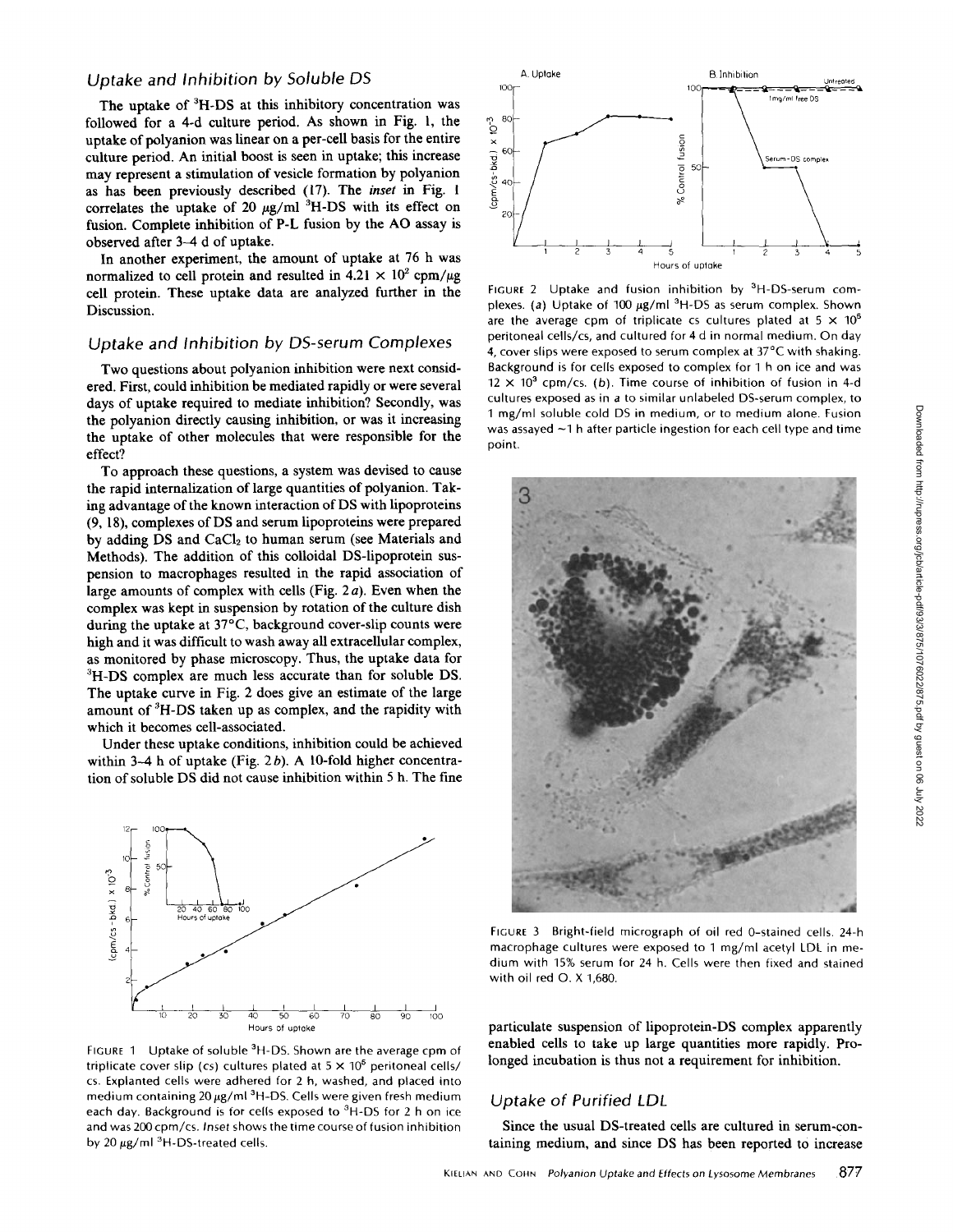the uptake of LDL by macrophages (19), we then asked whether LDL was mediating the inhibition. Mouse peritoneal macrophages do not have <sup>a</sup> receptor for LDL but have been shown to avidly take up acetylated LDL (20). Acetylation of LDL was therefore used as <sup>a</sup> means of introducing large quantities of the lipoprotein into macrophages in the absence of polyanions.

When macrophages were exposed to <sup>I</sup> mg/ml acetyl LDL for 24 h of culture, cells took up large amounts of the acetylated lipoprotein (Fig. 3) and stained heavily with oil red O. When P-L fusion in these cells was compared with that in untreated cultures, however, no inhibition was seen (Table I). Purified LDL did cause inhibition when it was complexed with DS, and, again, 4 h of uptake was sufficient for inhibition (Table 1) .

Cells exposed to acetyl LDL stained even more heavily with oil red O than those exposed to LDL-DS complexes, implying that the amount of LDL accumulation was not limiting in the acetyl LDL-treated cells. Thus, inhibition appears to be mediated by the polyanionic component of the DS-LDL complex.

#### Electron Microscopy of DS-lipoprotein Uptake

The morphology of complex uptake was evaluated and compared with the morphology of cells treated with soluble polyanion as described in the previous paper. As shown in Fig. 4a, 30 min after exposure to complex, macrophages have amorphous complex on the cell surface and some of it has been internalized into large cytoplasmic vacuoles . Complex is internalized pinocytically (see inset, Fig.  $4a$ ) as larger aggregates.

After longer periods of uptake (Fig.  $4b$ ), the cytoplasm has become filled with vacuoles containing the complex suspension, and many vacuoles show evidence of lysosomal digestion of the complex. These vacuoles now contain lipid droplets and whorls of membranous material . Complex uptake thus displays morphological characteristics similar to those of both the fibrillar material seen in the secondary lysosomes of DS-treated cells and the myelin figures prevalent in suramin cells .

#### Intralysosomal pH in D and DS Cells

Highly acidic DS might affect the maintenance of intralysosomal pH. Lysosomal pH in D and DS cells was therefore compared and its role in the inhibitory process evaluated.

Treated cells were cultured in D- or DS-containing medium for 3 d and then cultured for 24 h in these media plus 500  $\mu$ g/ ml fluoresceinated dextran. These culture conditions were used to ensure that the fluorescent probe was labeling the treated lysosome population. The standard curve in Fig. 5 shows the relationship between probe fluorescence and pH. As previously

TABLE <sup>I</sup> Effect of LDL Uptake on P-L Fusion

| Treatment of 2-d cells              | % Control fu-<br>sion 60 min<br>after yeast<br>ingestion |
|-------------------------------------|----------------------------------------------------------|
| Untreated                           | 100                                                      |
| 24-h exposure to 1 mg/ml acetyl LDL | 100                                                      |
| 4-h exposure to LDL-DS complex*     | $0 - 5$                                                  |

\* Complex was formed by adding 2 mg/ml DS and 0.1 M CaCl2 to 5 ml of the LDL fraction, purified as described in Materials and Methods. Column fraction was from <sup>30</sup> ml of human serum. Both acetyl LDL and LDL-DS complex were diluted in medium with 15% serum

reported (10), both the change in 495/450 ratio and the quantum yield of the probe decrease below pH  $\sim$ 4.6, so that the estimated intralysosomal pH is the upper limit of the average intralysosomal pH. Marked on the standard curve are the determined intralysosomal pH values for the three cell types. The average values (five to seven determinations) and standard deviations were: control,  $4.76 \pm 0.06$ ; D-treated,  $4.68 \pm 0.02$ ; and DS-treated,  $4.36 \pm 0.14$ .

The pH in DS cells was 0.4-0.3 pH unit lower than that in control or D cells. This small difference in intralysosomal pH seemed unlikely to explain the inhibition of P-L fusion, although, as already discussed, any very acidic lysosomes are difficult to detect in these measurements. Taking advantage of the known effects of weak bases on intralysosomal pH (10), ammonium chloride was used to transiently raise the pH of lysosomes in the three cell types. Cells were given particles to ingest and, after a 15-min ingestion period, were put into media containing 5 or 10 mM NH<sub>4</sub>Cl for 40 min. After a 10-min wash-out period in NH<sub>4</sub>Cl-free media, cells were stained with AO and P-L fusion was evaluated. No effect of treatment with NH4C1 on control fusion or on DS-inhibition was observed. Cells were spread and showed good lysosomal staining.

It appears unlikely that lysosomal pH is involved in DSinhibition, since raising the lysosomal pH in cells which had previously ingested particles did not reverse the inhibition of DS-containing lysosomes . A similar experiment using 25 or 100 mM chloroquine also showed no effect on DS inhibition.

# Effects of Polyanions on Lysosomal Membrane Fluidity

DS is known to interact with phospholipids and proteins, with or without calcium or other "bridging" cations (21, 22). Intralysosomal DS might therefore interact with these components on the luminal surface of the lysosome membrane. This interaction could be extensive enough to modify the lateral mobility of the membrane, affecting both protein mobility and lipid fluidity. Fluorescence polarization of  $\alpha$ - and  $\beta$ -PnA in DS- and D-containing lysosomes was used to estimate the relative difference in membrane fluidity between inhibited and non-inhibited lysosomes. The differential partitioning of  $\alpha$ - vs.  $\beta$ -PnA into solid- and fluid-phase lipid (23) made comparison of the two probes of interest.

Fig. 6A shows a plot of fluorescence polarization vs. temperature for  $\beta$ -PnA in DS and D lysosomal fractions. For both samples, a gradual decrease in P is observed with increasing temperature (T), corresponding to a more fluid probe environment (13, 24). This decrease is relatively linear vs. T, and no phase transitions are observed. At each temperature, however, P was higher in DS than D lysosomes. This difference ranged from about 0.01 to 0.025 and similar results were observed in several separate experiments. The difference was greater than the small experimental variation observed when identical samples were analyzed, or when decreasing concentrations of PnA/ phospholipid were analyzed in the same lysosome preparation (data not shown).

The data in Fig. 6A were obtained from samples in 1 mM EDTA, to prevent vesicle aggregation . Some DS interactions are mediated by divalent cations (21, 22) so that P vs. T was also analyzed using samples prepared in buffer containing <sup>1</sup> mM CaCl<sub>2</sub>. These results are shown in Fig. 6B. P was  $\sim 0.02$ higher in DS than D samples throughout the temperature scan . In both samples,  $\Delta P$  vs. T decreased above  $\sim$ 30°C, so that in the presence of  $CaCl<sub>2</sub>$  a small deflection in the curve was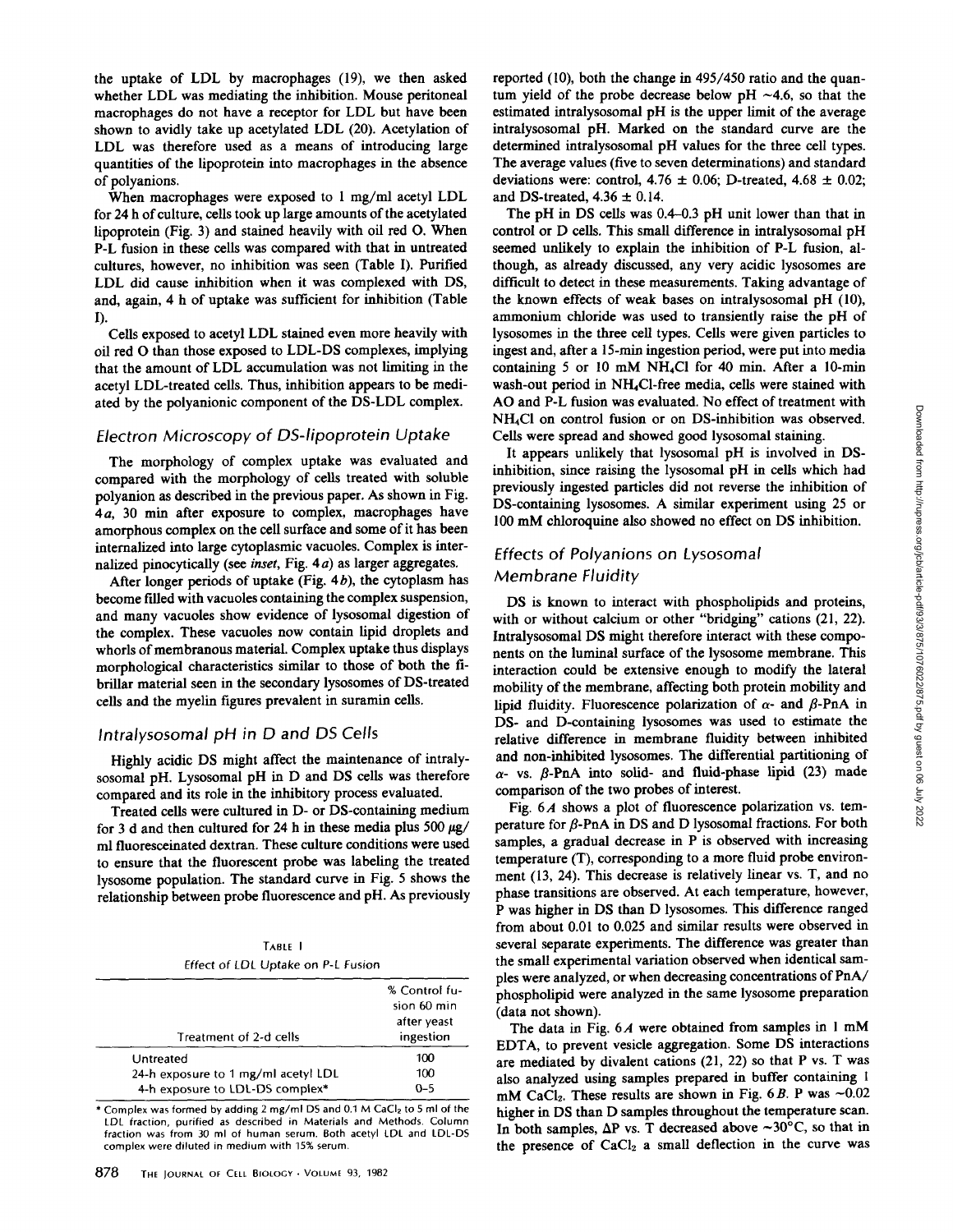

FIGURE 4 Electron microscopic appearance of cells given DS-serum complexes to ingest. 4-d macrophage cultures in 35-mm dishes were given <sup>2</sup> ml of 50% complex (see Materials and Methods) for the indicated times before washing, fixation, and EM processing . (a) Cells exposed to complex for 30 min. Amorphous complex is seen in large intracytoplasmic vacuoles as well as adsorbed to the cell surface. x 27,300 . Inset shows cell apparently ingesting larger aggregate of complex. x 14,625. (b) Cells exposed to complex for 3.5 h. Some apparent lysosomal digestion of complexes has occurred. Vacuoles now contain amorphous complex and also lipid droplets and whorls of membranous material.  $\times$  17,875.

observed. The difference in P of  $\beta$ -PnA in DS and D samples was not, however, strikingly increased in the presence of CaCl<sub>2</sub>. observed. The difference in P of  $\beta$ -PnA in DS and D samples<br>was not, however, strikingly increased in the presence of CaCl<sub>2</sub>.<br> $\beta$ -PnA partitions preferentially into solid-phase lipid, while

 $\alpha$ -PnA partitions more equally into coexisting fluid- and solid-

phase lipid (23). Fig. 7 shows P vs. T when  $\alpha$ -PnA was used as the fluorescence probe. For both samples, the observed P is less for  $\alpha$ -PnA than  $\beta$ -PnA, especially at low temperature (compare with Fig.  $6A$ ). Using  $\alpha$ -PnA, no significant difference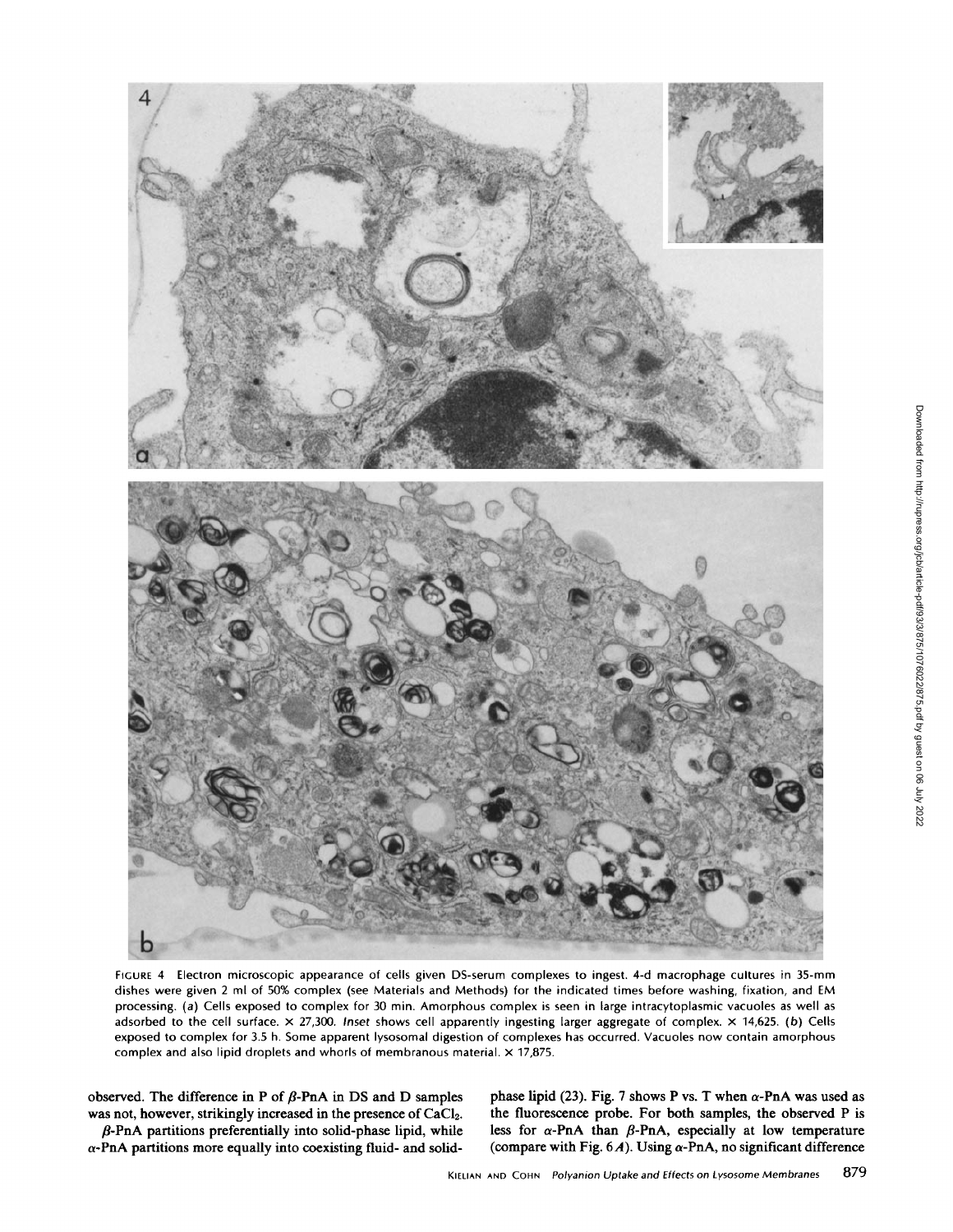![](_page_5_Figure_1.jpeg)

FIGURE <sup>5</sup> The pH of secondary lysosomes as estimated by a fluorescent probe. Shown is a standard curve relating the excitation spectrum of fluorescinated dextran to various pHs. All solutions contained 5  $\mu$ g/ml fluorescinated dextran in 50 mM NaCl and 10 mM acetate buffer, at the indicated pH. The determined intralysosomal pH for each cell type is marked. Values are the mean of five to seven determinations for each cell type . Background fluorescence of unlabeled cells was subtracted in each case

![](_page_5_Figure_3.jpeg)

FIGURE 6 Temperature dependence of the polarization (P) of  $\beta$ -PnA in lysosomal fractions from D- (.) or DS-treated (O) cells. Each point represents the mean of three determinations at that temperature. (A) An experiment in which the polarization buffer was  $10\%$ sucrose, <sup>1</sup> mM EDTA, and <sup>10</sup> mM phosphate buffer, pH 7.4. (B) An experiment in which the polarization buffer was 10% sucrose, <sup>1</sup> mM CaCl<sub>2</sub>, and 10 mM HEPES buffer, pH 7.4.

![](_page_5_Figure_6.jpeg)

FIGURE 7 Temperature dependence of the polarization (P) of  $\alpha$ -PnA in lysosomal fractions from D- $(\bullet)$  or DS-treated (O) cells. Polarization buffer as in Fig. 6 A. Each point represents the mean of three determinations at that temperature.

was seen between D and DS samples, and, at low temperature, P in D samples was even slightly higher than in DS samples.

The polarization buffers used in the experiments in Figs. 6 and 7 contained 10% sucrose . This buffer was used to preserve latency and the lysosomal contant of DS. When NAGase activity in D and DS samples was measured at the start of a polarization experiment, it was increased four to five times by Triton X-100. It is not known whether this enzyme latency was preserved after the heating scan to 50°C, but cooling scans, where performed, were superimposable on the heating scans.

In one experiment, D and DS samples were analyzed using PBS plus 1 mM EDTA as polarization buffer. When  $\beta$ -PnA was used as a probe in this system, the results were similar to those seen in Fig. 6A (data not shown).

#### **DISCUSSION**

#### Uptake of DS and DS-LDL Complexes

Two types of polyanion uptake have been described in this work. First, soluble <sup>3</sup>H-DS was gradually pinocytosed by macrophages at a linear rate over a 4-d culture period. This uptake may be in the form of soluble DS-lipoprotein complexes, since DS appears to interact with lipoproteins in culture medium to increase their uptake by macrophages (19) . In the second type of uptake, DS was very rapidly endocytosed when given as an insoluble complex with serum lipoproteins. When added to serum in lipoprotein purification, DS precipitates mainly LDL and VLDL (9, 18). Complexes of DS with purified LDL similarly mediated rapid uptake, intralysosomal storage, and P-L fusion inhibition. Increased uptake of lipoprotein may explain the myelin figures observed in polyanion-treated cells in the preceding paper, since similar structures are seen in cells given DS-LDL complexes . In the inhibition of P-L fusion, however, the lipoprotein seems to act merely as a DS carrier and has no effect when endocytosed in large quantities in the absence of DS. It thus appears that the long culture time required for DS inhibition correlates with the establishment of <sup>a</sup> high intralysosomal DS concentration, whereas conditions that cause a rapid influx of polyanion result in rapid inhibition.

#### Effect of DS Uptake on Lysosomal pH

From the uptake of soluble DS at 76 h of culture, an average of 4.206  $\times$  10<sup>2</sup> cpm were cell-associated per  $\mu$ g of protein, or  $3.365 \times 10^{-2}$  cpm/cell (using the figure of 80 µg of protein/10<sup>6</sup> cells [25, 26]). At the specific activity in this experiment of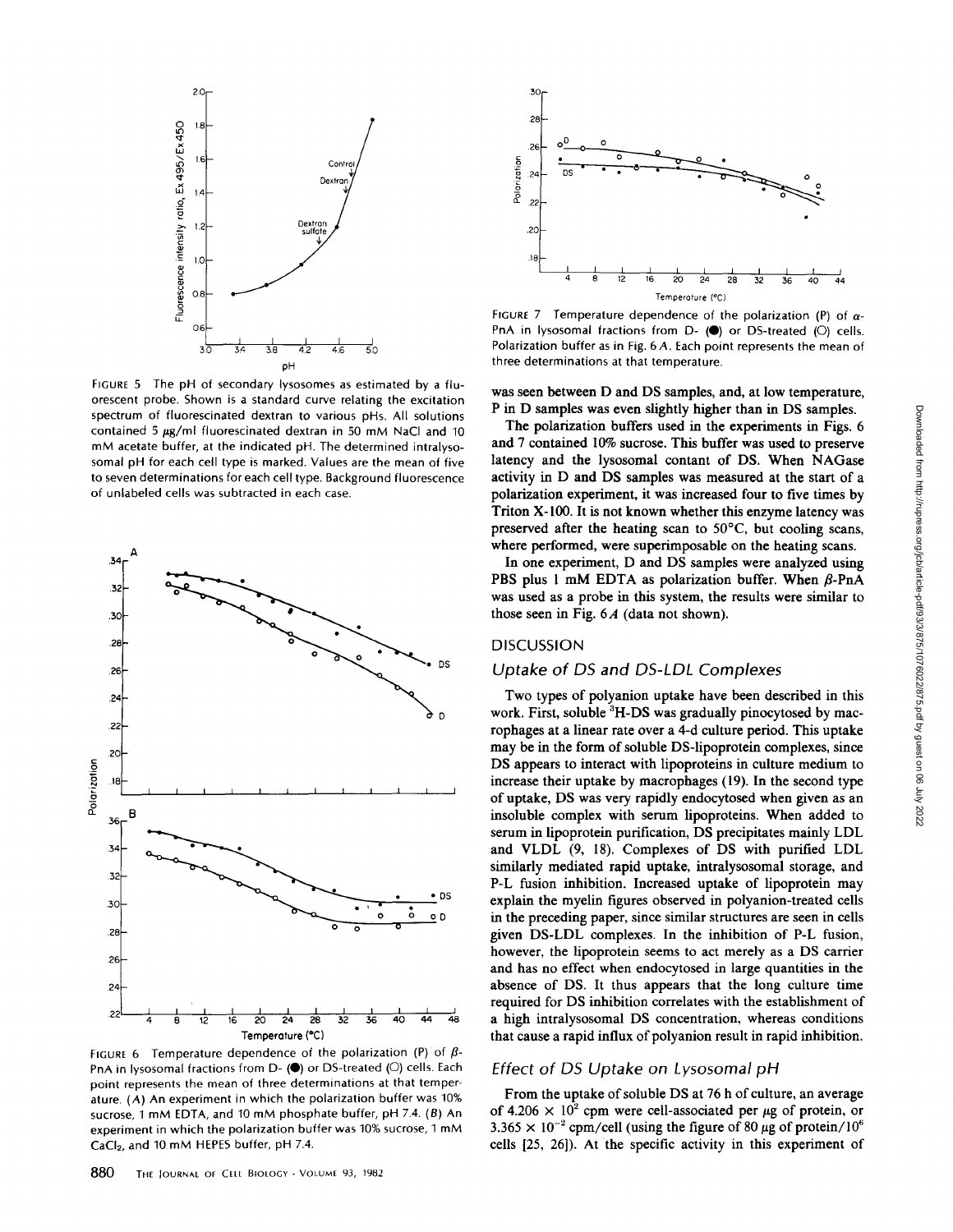$3.801 \times 10^4$  cpm/ $\mu$ g, this is  $8.85 \times 10^{-13}$  g of DS/cell, of which 10% is sulfur or 8.85  $\times$  10<sup>-14</sup> g of S/cell. Thus, each cell contains  $2.76 \times 10^{-15}$  mol S/cell or that amount of anionic equivalents (for each S, one OSO<sub>3</sub><sup>-</sup>). Assuming a volume for the secondary lysosome compartment in normal macrophages of 10  $\mu$ m<sup>3</sup> (25) or 10<sup>-14</sup> liter, this is a concentration of 0.276 mot/liter. The volume of the DS-loaded lysosomes could be 10-fold greater than this estimate and still result in an anion concentration of 0.028 mole/liter. These calculations suggest that concentration of DS and negative charge estimated to be within lysosomes is very high.

The accumulation of DS within lysosomes was found to lower the intralysosomal pH at least  $0.3-0.4$  pH unit. If protons accumulate as counterions via a Donnan equilibrium, there is sufficient negative charge in these lysosomes to explain the pH difference seen. There is good evidence that an energy-requiring proton pump is involved in the maintenance of low lysosomal pH (10, 27), and it is not clear how polyanions could shift this active mechanism to an equilibrium at a new, decreased pH. It seems unlikely that both a proton pump and a Donnan-type equilibrium could be operating simultaneously, since a Donnan equilibrium implies that protons are free to diffuse both in and out of the lysosome, while an active proton pump implies that the membrane is relatively impermeable to protons.

A study of lysosomal pH in macrophages treated with oxidized amylose, another polyanion, reported that lysosomal pH appeared to be increased to about pH 5.0 in these cells (28) . This discrepancy could be due to the fact that carboxyl groups are not as strongly acidic as sulfate groups.

## Implications of the High Intralysosomal Concentration of DS

The surprisingly high concentration of DS that accumulates in secondary lysosomes of inhibited cells may imply that the charged sulfates interact with the lysosomal membrane, and that very extensive interaction is necessary before fusion is modified. The inhibitor need not be polymeric, however, as suramin can also cause inhibition. Since suramin contains six sulfonate groups per molecule, if an ionic interaction occurs it still has the potential for cross-linking. It is not known whether a "monovalent" anion could cause inhibition. Uptake studies have only been done for the 500,000 mol wt DS, but the high concentration of chondroitin sulfate necessary for inhibition correlates with its correspondingly lower sulfate content. Presumably, comparable sulfate concentrations in secondary lysosomes mediate inhibition by chondroitin sulfate and DS. Poly-D-glutamate also causes inhibition, and the D-polymer, not being digested by L-amino acid specific hydrolases, can accumulate in high concentrations. Larger amounts of poly-Dglutamate may be required to inhibit since the carboxyl groups are not as strongly anionic as sulfate or sulfonate.

From studies of lipoprotein-DS interactions, it is known that DS forms both soluble and insoluble LDL complexes (21, 29). In the absence of divalent metal ions, DS interacts primarily with positively charged groups of the lipoprotein. Decreasing the positive charges on the lipoprotein by acetylation decreased this interaction, while hydrolysis of the phospholipids by phospholipase C had little effect (21, 29). In the presence of divalent metal ions, both positive and negative charges were involved as the cation acted as a "bridge" (21) . Studies of the interaction of phosphatidyl choline with DS similarly show direct inter-

action of the sulfate and the choline nitrogen, and calcium cross-linking of the phosphate groups with sulfate groups (22).

#### Fluorescence Polarization Studies

The increased size and density of DS- and D-treated lysosomes enabled their rapid purification on metrizamide gradients.  $\alpha$ - and  $\beta$ -PnA as probes then enabled the biophysical comparison of two functionally different intracellular organelle populations which exhibited latency. Thus, interactions between high concentrations of DS in the lysosomal contents and lipid and/or polypeptides components of the luminal surface of the lysosomal membrane should be maintained.

The results from  $\beta$ -PnA suggest that DS lysosomal membranes are a more rigid environment for the probe than comparable D membranes. The free fatty acid probes used for these studies have a quantum yield in lipid much greater than that in an aqueous environment. Thus, any probe not in membrane is essentially invisible (16). For  $\beta$ -PnA, the ratio of the partition coefficient in solid-phase lipid to fluid phase is  $\sim$ 3, while for  $\alpha$ -PnA the ratio is ~0.6 (23). Thus,  $\beta$ -PnA is especially sensitive to differences in solid-phase lipid between D and DS lysosomes. The difference in polarization of  $\beta$ -PnA in D and DS lysosomes could conceivably be due to differences in the fluorescence lifetime of the probe (16) or unknown contaminants in the fractions.

While not completely conclusive, the  $\beta$ -PnA results are reasonable evidence that the membrane of DS lysosomes is more rigid than that of D lysosomes, which exhibit normal fusion capability.

The comparable content of fatty acid, phospholipid, and cholesterol in whole-cell extracts argues against fluidity changes which are based upon chemical alteration of the membrane per se (Kielian and Cohn, unpublished observation). This is in keeping with the normal fusion of pinocytic vesicles with DS lysosomes and the resulting rapid normalization of membrane contents. We favor the idea of direct interaction of the polyanion with the luminal face of the lysosomal membrane as a reasonable explanation of these results.

We thank Judy Adams for assistance with electron microscopy and photography, Mary Rifkin for gifts of purified LDL, and Brian Poole for advice on measuring intralysosomal pH and the loan of his coverslip holder. John Gregory and Joe Sung provided much helpful advice on the purification and characterization of 3H-DS. We are especially grateful to Carl Nathan for his generosity with his spectrofluorometer, to Reid Gilmore for many helpful discussions of fluorescence polarization, and to Grace Silvestri and Betty Broyles for preparing the manuscript.

This work was supported by grant At 07012 from the National Institutes of Health.

Received for publication 17 August 1981, and in revised form 13 January 1982.

#### REFERENCES

- 1. Rudel, L. L., J. A. Lee, M. D. Morris, and J. M. Felts. 1974. Characterization of plasma lipoproteins separated and purified by agarose-column chromatography. Biochem. J<br>139:89-95.
- <sup>2</sup> . Fraenkel-Conrat, H . 1957. Methods for investigating the essential groups for enzyme
- activity. *Methods Enzymol. 4:247-269.*<br>3. Basu, S. K., J. L. Goldstein, R. W. Anderson, and M. S. Brown. 1976. Degradation of<br>cationized low density lipoprotein and regulation of cholesterol metabolism in homozygous cationized low density lipoprotein and regulation of cholesterol metabolism in homozygous<br>familial hypercholesterolaemia fibroblasts. Proc. Natl. Acad. Sci. U.S. A. 73:3178-3182.<br>4. Chayen, J., L. Bitensky, and R. G. Butch
-